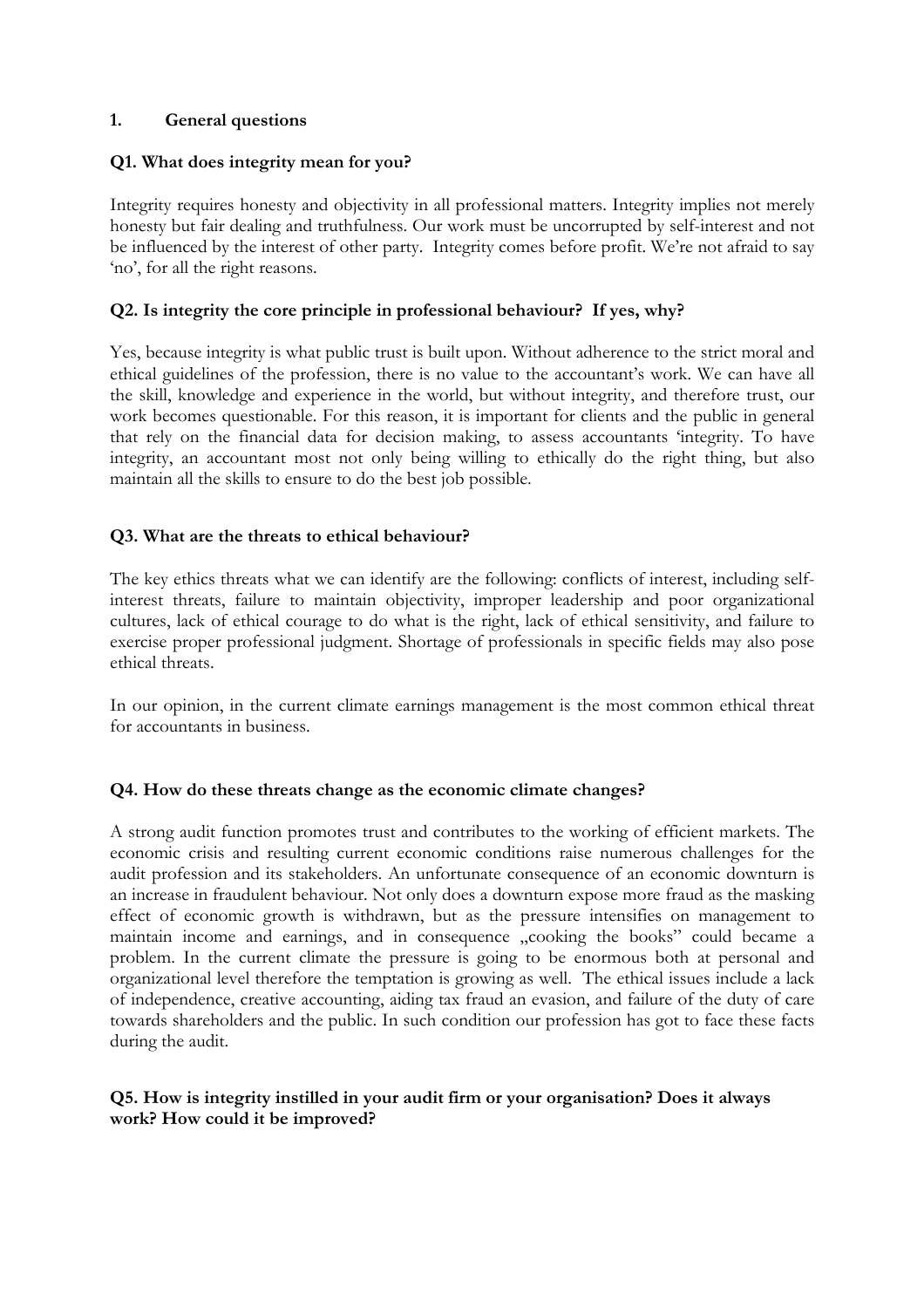For the Chamber of Hungarian Auditors (CHA) the education of ethics is one of the most important question, because we consider that Ethics education is a crucial part of continuing the restoration work on the image of the profession following the accounting scandal at the turn of the century. Our goal is to ensure that:

 Professional members understand the nature and expectations of a profession, including the public interest and other professional qualities;

 Appropriate knowledge and skills are learned to equip professional members in managing ethical threats;

Continuing training be put in place to foster ethical judgment and behaviour.

Next to this, CHA members receive ongoing information about issues regarding ethics and we publish information about IESBA's activity and expectable changes in international ethical rules in our professional journal.

## **2. Background**

**Q6. Do readers agree that integrity is actually the core principle and should be highlighted as such, compared with the other fundamental principles referred to in paragraph 2.3? If not, why not?** 

Yes, we agree.

## **Q7. Do the other fundamental principles derive from integrity or are they complementary to it? Please explain your rationale?**

Yes, we agree that the other fundamental principles derive from integrity, as without integrity no professional activity can be relied upon. Integrity is an element fundamental to professional recognition, indicating that from the recognition of integrity, public trust would be derived.

# **3. Importance of integrity**

### **Q8. From the perspective of professional ethical behaviour, does the quality of the persons' character matter if their actions are consistent with expected standards? Does this have consequences for the disciplinary process?**

The question is whether someone could exhibit integrity in their professional life, but not in their personal life, or vice versa? No. In our opinion professional ethics could not be different than personal ethics. One cannot put on and take off ethical behavior like clothing to suit the seasons. Because integrity is to be thought of in terms of wholeness of character, we either have it or we don't. Someone who lacked integrity in their personal life would not have integrity at all, regardless of how they acted in a professional context. In fact someone who acted one way in one context and completely differently in another would be a classic case of a person who lacked integrity.

# **Q9. Do readers believe that the perceived integrity of the profession as a whole impacts upon the integrity of individuals within it? Again, does this have consequences for the disciplinary process?**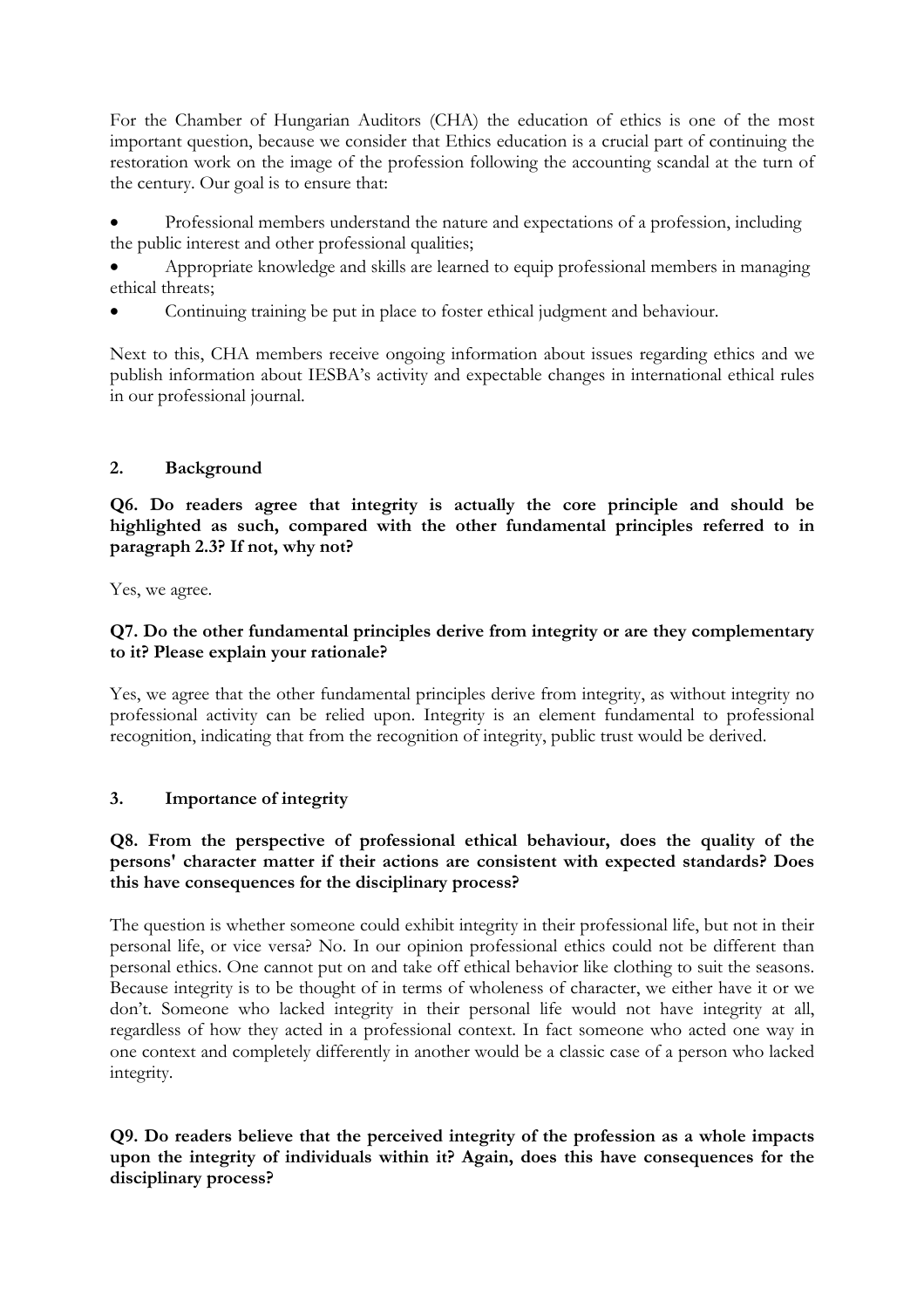The culture of a profession has an impact on the way individuals behave within it. A code of conduct is a key component of any framework that encourages people to behave with integrity. A reputation for integrity is affected by the behaviour of all the individuals within an organisation. When we commit ourselves to "integrity first" it means that we understand the importance of both personal integrity and professional integrity, and through our efforts to keep them compatible, we contribute to increasing the accountancy profession's reputation.

# **4. Meaning of integrity**

# **Q10. Would it be helpful for codes of ethics of accountancy bodies to include further discussion on integrity? If so, what are the key points that should be included?**

Yes. When it is about the integrity of the profession, bad news always reach the media, and newspapers write about the negative news/impacts. The key points should be special emphasis given to trust, honesty and integrity. Integrity is a long term benefit, a certain and valuable benefit, as our profession is built on trust. If this trust is lost, it takes a long time and hard work to regain it.

# **Q11. Should there be greater clarity of the extent to which personal integrity would affect professional integrity, to enhance harmonisation?**

Yes, we think that it may be worthwhile creating greater clarity regarding the practical application on this subject.

# **What sort of personal behaviour should merit professional disciplinary action?**

This Discussion Paper mentions five related aspects to integrity (moral values, motives, commitments, qualities and achievements). In our opinion, it is impossible to give a list relating to unethical personal behaviour which should merit professional disciplinary action. We think it is helpful to list the characteristics which are usually linked to behaving with integrity, but it will be difficult to judge whether or not an individual has integrity. In case of disciplinary procedure the evaluation of someone may be based on the assessment of members of committee who may be influenced by their own beliefs and expectations.

However some typical unethical behaviour could be listed:

- if the accountant has not acted in an honest and straightforward manner;
- if the accountant's attitude either in word or writing is threatening;
- if the accountant's findings or statement are not based on facts, but on assumptions.

# **5. Behaving with integrity**

**Q12. Do you agree with the behavioural characteristics discussed in paragraph 5.2? If not, please explain what should be changed.** 

Yes, we agree.

**Q13. Are there further behavioural characteristics that should be expected of someone behaving with integrity in a professional context, other than those listed in paragraph 5.2? If so, what?**